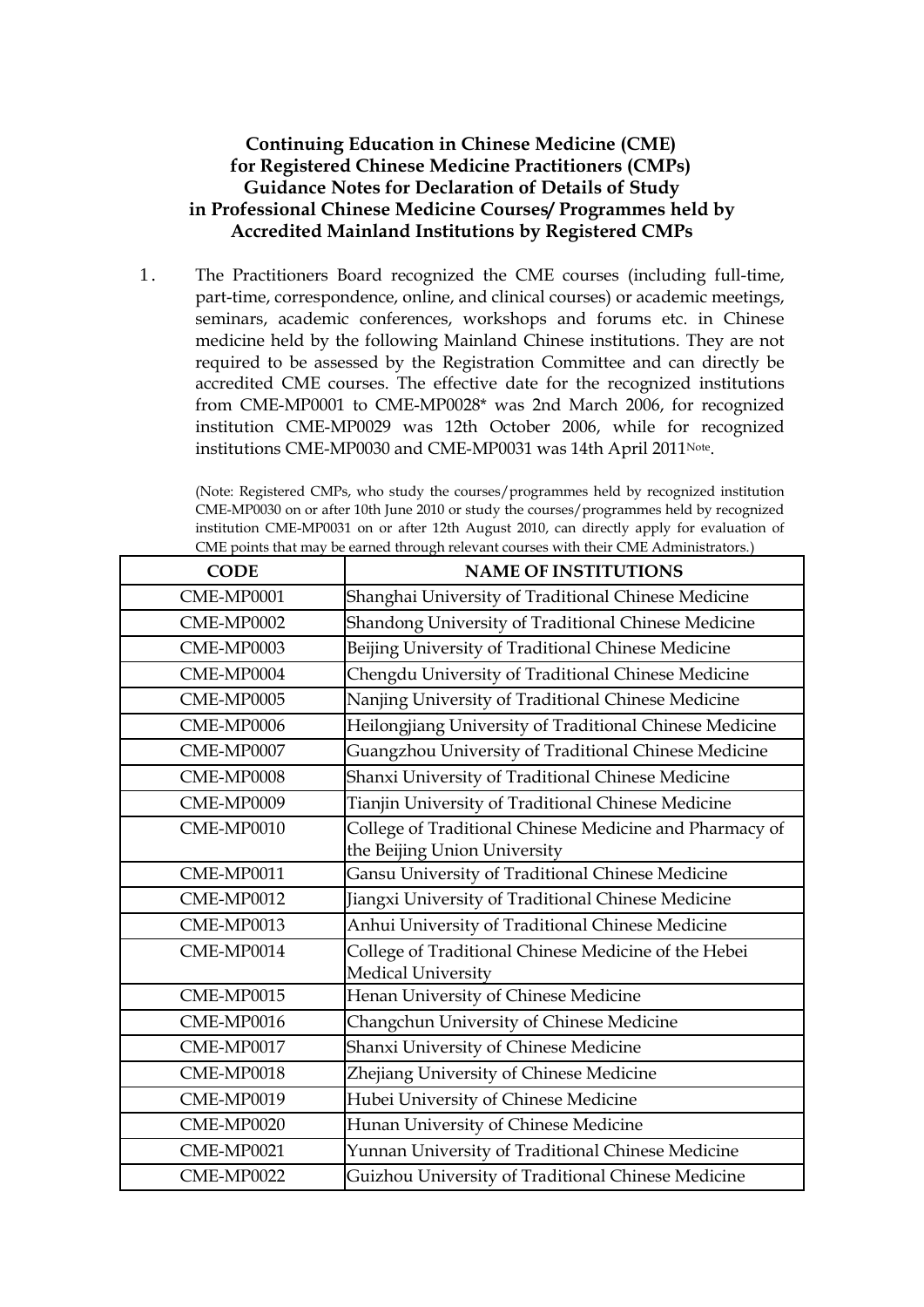| CME-MP0023 | Fujian University of Traditional Chinese Medicine                                    |
|------------|--------------------------------------------------------------------------------------|
| CME-MP0024 | College of Traditional Chinese Medicine of the Xinjiang<br><b>Medical University</b> |
| CME-MP0025 | Guangxi University of Chinese Medicine                                               |
| CME-MP0026 | Liaoning University of Traditional Chinese Medicine                                  |
| CME-MP0028 | Jinan University                                                                     |
| CME-MP0029 | China Academy of Chinese Medical Sciences                                            |
| CME-MP0030 | Southern Medical University                                                          |
| CME-MP0031 | Xiamen University                                                                    |

*\* Beijing College of Acupuncture – Moxibustion and Orthopaedics-Traumatology was merged with Beijing University of Traditional Chinese Medicine in 2000, therefore, its name and code CME-MP0027 were deleted from the list.*

- 2 . Registered CMPs, who study the above courses/participate programmes, can directly apply for evaluation of CME points that may be earned through relevant courses with their CME Administrators. When applying for evaluation, the registered CMP should submit to his/her CME Administrator an application form (Form CME-IP(S)) and documents issued by the relevant institutions certifying the registered CMP's participation in studying relevant courses/programmes. The documents include:
	- (a) date proof of the courses studied/programmes participated;
	- (b) proof of subjects and hours studied; and
	- ( c ) diploma, certificate of attendance, transcript, etc. (if applicable)

All documentary proof should be stamped and dated by the relevant institutions. For the submitted document, if the content is insufficient or unable to show the issuance from accredited mainland institutions, registered CMPs should submit relevant documents as supplementary proof, and give explanations in the "remarks" on the declaration form.

3 . Starting from 7 June 2007, participation in CME courses provided by accredited Mainland Institutions would be awarded CME points based on the actual hours of attendance. Participants are not required to meet the requirement of attaining 80% attendance rate. For all CME courses, both with or without examination, 1 CME point per actual hour of attendance will be awarded.

The above courses include undergraduate or postgraduate courses in Chinese medicine, clinical courses as well as other courses which fall within the scope of CME such as correspondence or web-based courses. For correspondence or web-based courses, the attendance hours are calculated on the basis of the prescribed learning time of individual course.

As to the duration of attendance required for recognition of having attended a class, CME Programme Provider should set the rule having regard to the individual circumstances of each programme. In general, the duration of attendance should not be less than 80% of the hours of that class.

4 . Teaching accredited CME courses will be awarded 2 CME points per hour of teaching. The upper limit of accumulated CME points through teaching of accredited CME courses is 30 points per (three-year) cycle.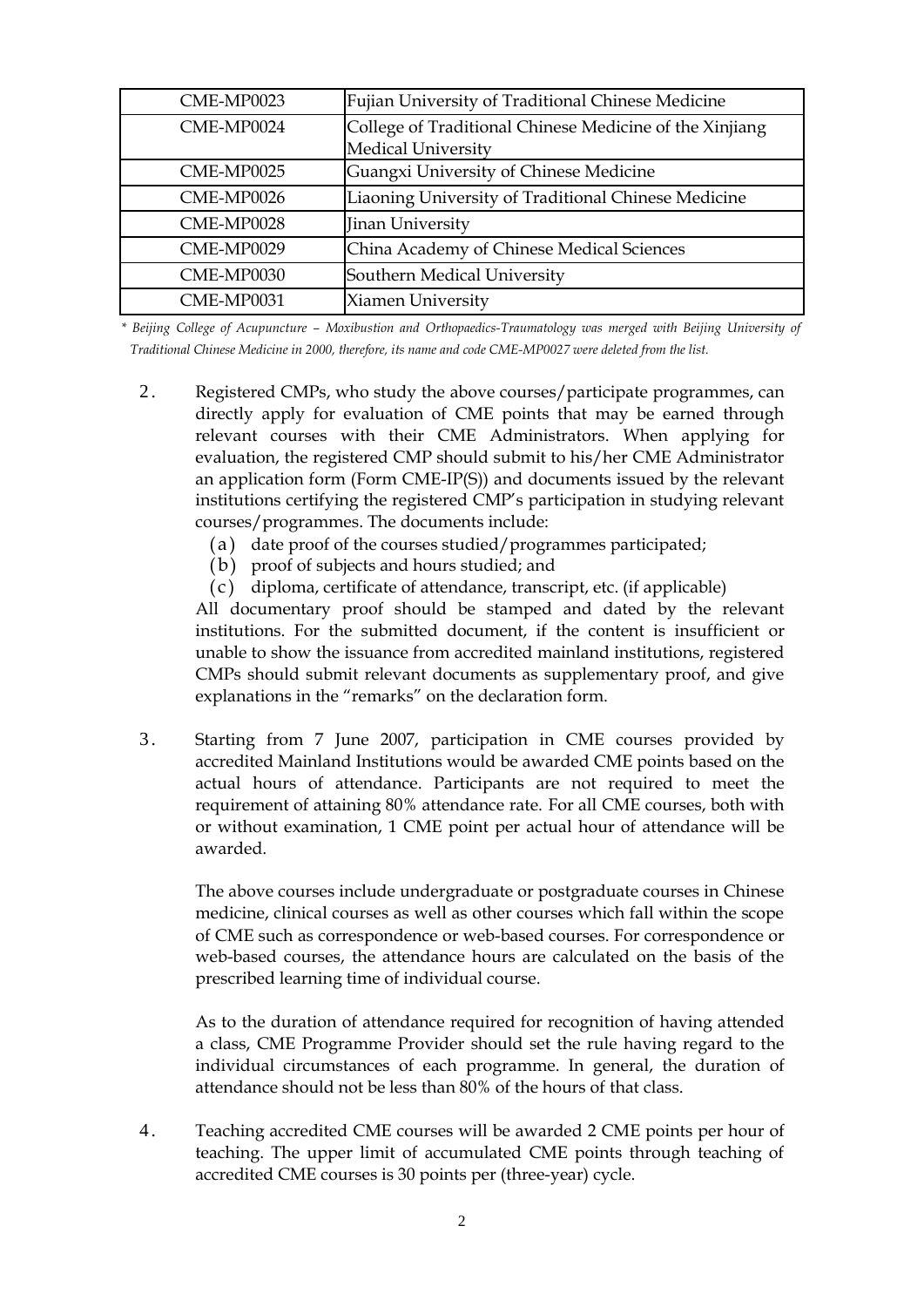- 5 . Participation in academic meetings, seminars, academic conferences, workshops and forums etc. in Chinese medicine organized by accredited CME programme providers, and is granted with certificates of attendance would be awarded specified CME points per hour.
	- ( a ) Those who are granted with certificates of attendance for attending academic meetings, seminars, academic conferences, workshops and forums etc. in Chinese medicine will be awarded 1 point per hour. The upper limit of accumulated points for attending each activity is 10 points.
	- ( b ) Acting as speaker at CME activities such as academic meetings, seminars, academic conferences, workshops and forums etc. in Chinese medicine will be awarded 5 extra CME points in addition to the points for attendance. Participation as facilitator or master of ceremonies will only be awarded CME points for attendance.
	- ( c ) For articles or reports in Chinese medicine not presented personally, but in the forms of poster, abstract, video tape and multi-media briefing etc., or a joint piece of works presented orally by representative(s), at academic meetings, conferences and seminars etc. in Chinese medicine, 3 CME points will be awarded for each article, report or works.

The "speaker" and "articles" presented at CME programme such as seminars and conferences etc. only refer to that arranged by the host organizations. Participants who present opinions or articles on own initiatives should not be regarded as a "speaker" or "having presented articles". They can only be awarded CME points for attendance, but not extra CME points.

- 6 . The CME information provided by registered CMPs is for the purpose of enforcing the CME requirements stipulated by the Practitioners Board and provisions of the Chinese Medicine Ordinance (Cap.549 Laws of Hong Kong) The Chinese Medicine Practitioners Board of the Chinese Medicine Council of Hong Kong and the respective CME Administrator of the CMP may take steps to verify the information provided in this declaration form by such means as they consider appropriate.
- 7 . Provision of false or misleading information on CME may result in cancellation of the CME points so awarded by the registered CMP. The registered CMP may also be subjected to disciplinary action of the Practitioners Board.

The Practitioners Board of the Chinese Medicine Council of Hong Kong January 2013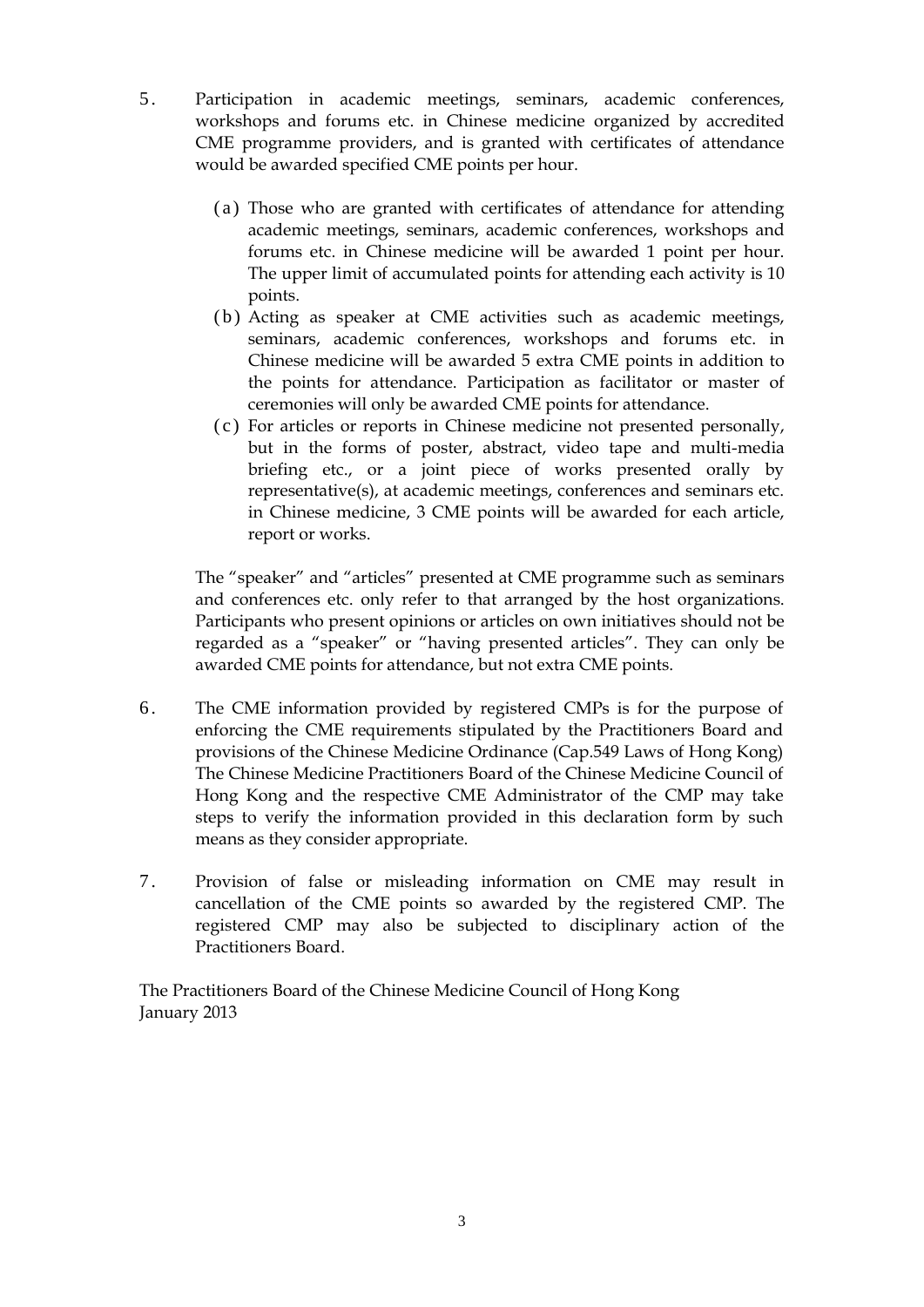F

## **Continuing Education in Chinese Medicine (CME) for Registered Chinese Medicine Practitioners (CMPs) Declaration Form for Study in Professional Chinese Medicine Courses /Programmes held by Accredited Mainland Institutions**

Before completing this application form, please study the Guidance Notes. Please complete and submit one form for each course/programme together with relevant documentary proofs and information such as date proof of the courses studied/ activities participated, proof of subjects and hours studied, diploma, certificate of attendance, transcript, etc.

| <b>Personal Details of Registered CMP</b>                                                |                             |                               |  |
|------------------------------------------------------------------------------------------|-----------------------------|-------------------------------|--|
|                                                                                          |                             |                               |  |
| Name (Chinese)                                                                           |                             |                               |  |
| (English)                                                                                |                             |                               |  |
| Registration<br>Number<br><b>Respective CME</b><br>Administrator                         |                             |                               |  |
| <b>Details of Programme/Activity</b>                                                     |                             |                               |  |
| Name of<br>institution                                                                   |                             | (Code*:                       |  |
| <b>Title of</b><br>Programme                                                             |                             |                               |  |
| <b>Study Period</b><br>From                                                              | to<br>Month<br>Year<br>Date | Month<br>Year<br>Date         |  |
| <b>Attained CME hours</b>                                                                |                             |                               |  |
| Format                                                                                   |                             |                               |  |
| $\Box$ Full-time                                                                         | $\Box$ Part-time            | $\Box$ Correspondence courses |  |
| $\hfill\Box$<br><br>Academic meetings                                                    | $\Box$ #Seminars/Conference | $\Box$ #Workshops/Forums      |  |
| $\Box$ #Practicum/Clinical courses<br>$\Box$ Internet-based courses                      |                             |                               |  |
| $\Box$ others (please specify) :                                                         |                             |                               |  |
| Pass is obtained in the examination?<br>$\square$ Yes<br>$\square$ No<br>(if applicable) |                             |                               |  |

*\*Please refer to the Guidance Notes for the codes of Accredited Mainland Institutions #Please delete as inappropriate.*